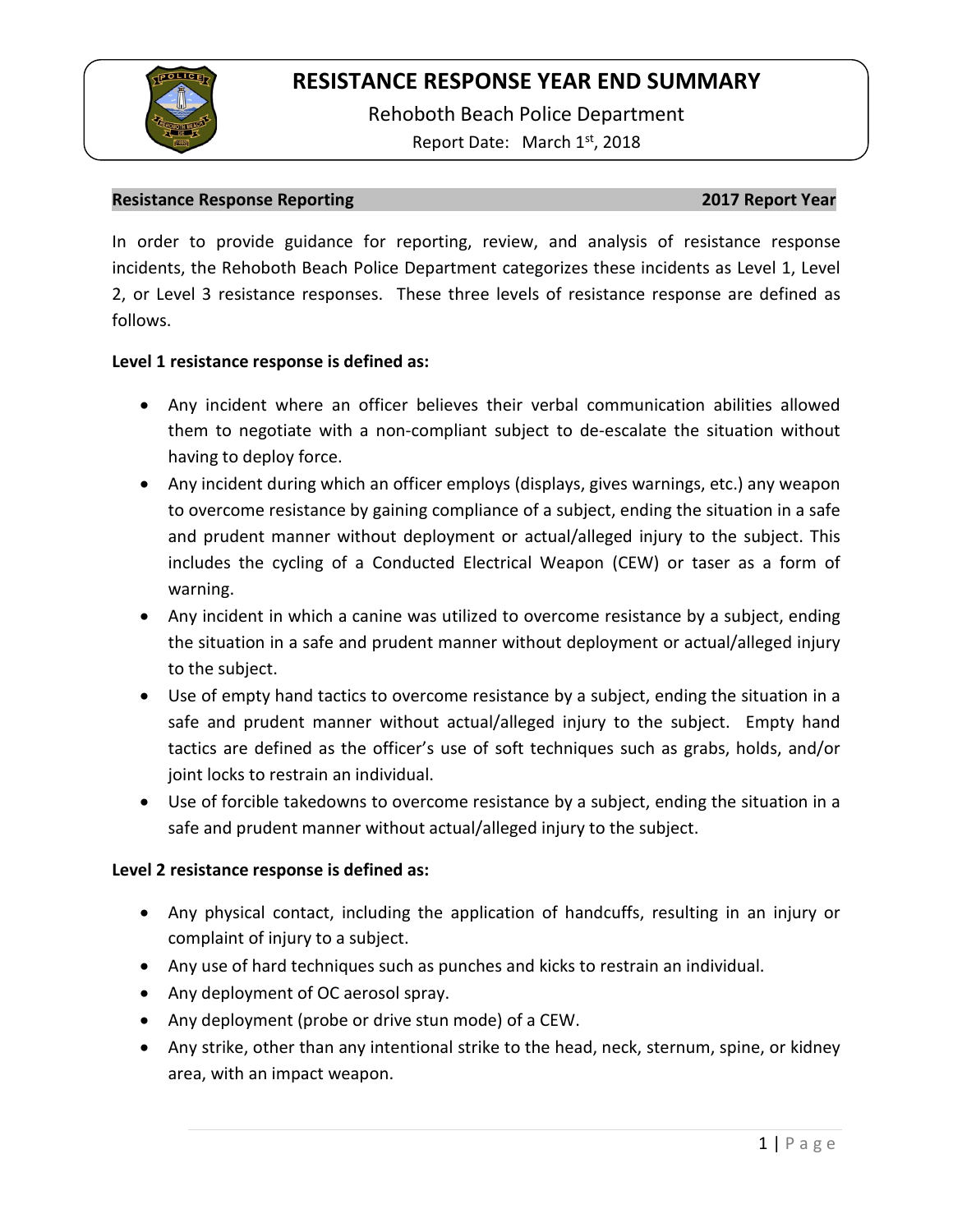

Rehoboth Beach Police Department

Report Date: March 1<sup>st</sup>, 2018

• Any incident in which a canine was utilized to overcome resistance by a subject resulting in actual/alleged injury.

### **Level 3 resistance response is defined as:**

- Any deadly force response or any incident involving the death of a person while in police custody.
- Any firearm discharge by an officer, including unintentional discharges.
- The discharge of a firearm toward a dangerous animal, as described above in section 6 of this order. This does not include the dispatching of a wild animal that is sick, injured, and/or a threat to public safety.
- Any intentional striking of a subject with a vehicle.
- Any vehicle pursuit resulting in the death of a person or which causes serious physical injury with the substantial risk of impending death.
- Any intentional strike to the head, neck, sternum, spine, or kidney areas with an impact weapon. This does not include strikes with body parts; hands, feet, elbows, knees, etc.
- Any force response causing serious physical injury with the substantial risk of impending death.
- Any incident involving significant misconduct by an officer in the use of force.

### **Reporting Overview 2017 Report Year**

In 2017, the Rehoboth Beach Police Department handled three thousand seven hundred and nineteen (3719) complaints.

During fifteen (15) of the three thousand seven hundred and nineteen (3719) complaints, which is less than one percent, officers from the department encountered resistance from individuals they contacted. Only one (1) of these fifteen (15) complaints involved a Level 2 resistance response, while the remainder involved Level 1 resistance responses. There were no incidents involving a Level 3, deadly force, resistance response.

During eight (8) of the fifteen (15) complaints involving resistance response, officers responded with multiple types of force applications (a.k.a force responses) resulting in a total of twentyseven (27) force responses used. In comparison to 2016, the total number of force responses used by officers decreased by fourteen (14); however, there were nine (9) less complaints involving resistance response in 2017.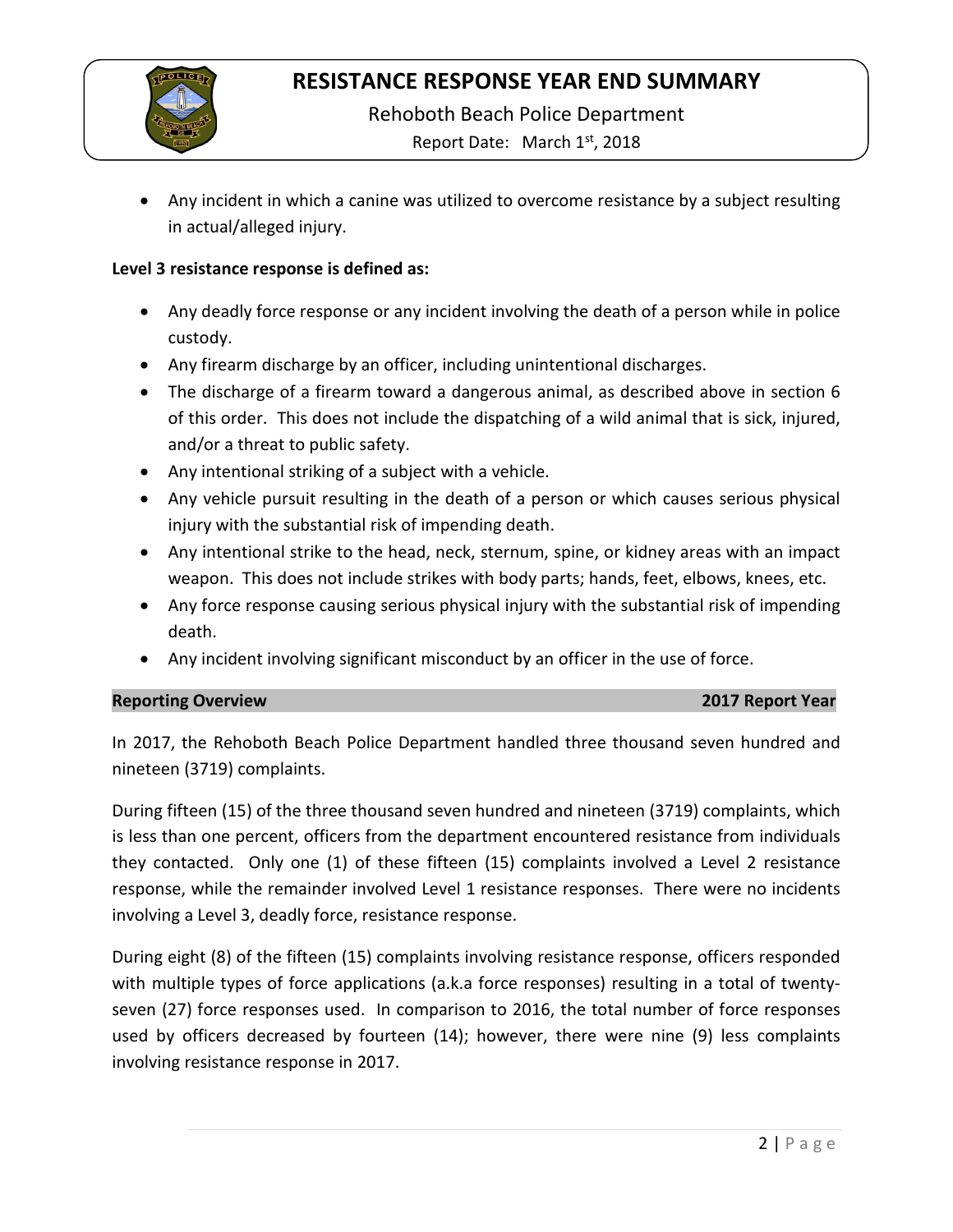

Rehoboth Beach Police Department

Report Date: March 1st, 2018



### **Weapons Involved 2017 Report Year**

The Rehoboth Beach Police Department issues all full-time COPT certified police officers the following weapons; OC Spray, Taser, Expandable Baton, Handgun, and Rifle. Seasonal police officers are only certified to carry OC Spray and an Expandable Baton.

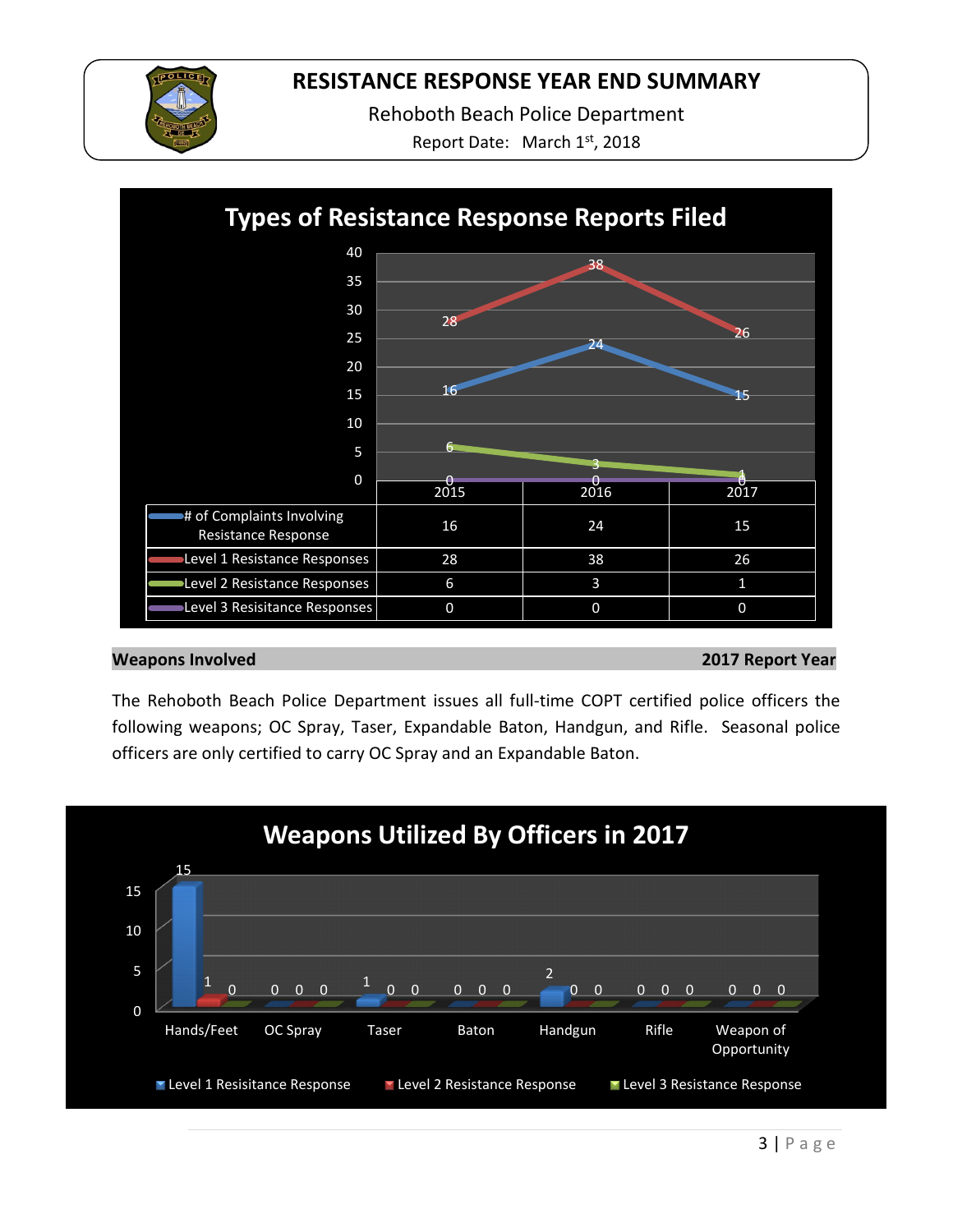

Rehoboth Beach Police Department Report Date: March 1st, 2018

The suspects possessed a weapon in two of the resistance response incidents to include a revolver and OC spray. While not classified as a weapon, during a third incident a suspect spit on an officer.

### **Injuries Associated with Resistance Response 2017 Report Year**

In 2017, one (1) officer sustained a minor injury during a resistance response incident. This number is consistent with past years. Only one (1) suspect was injured during these incidents, which is consistent with past years. The suspect's injuries were minor.



### **Associated Crimes & Actions 2017 Report Year**

As depicted below, the types of criminal activity associated with suspect resistance in 2017 were disorderly conduct, domestic violence, assaults/threats, driving under the influence, drug offenses, wanted persons, and traffic offenses. Three of the resistance response incidents occurred while officers were assisting other agencies.

Additionally, illustrated below are the types of behaviors or actions of the suspects just prior to resistance.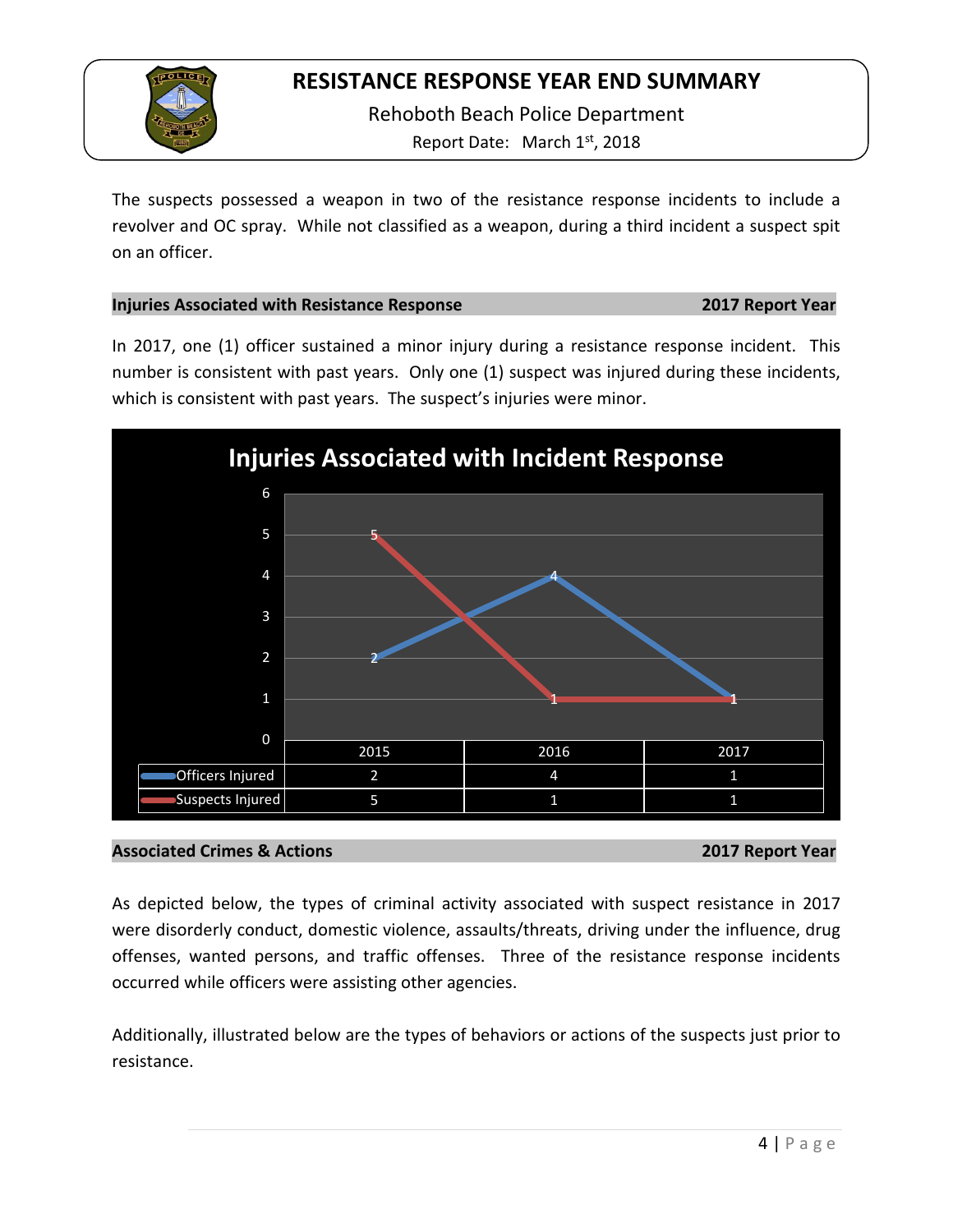

Rehoboth Beach Police Department

Report Date: March 1st, 2018

Both charts illustrate the level of resistance response required to control the incident.



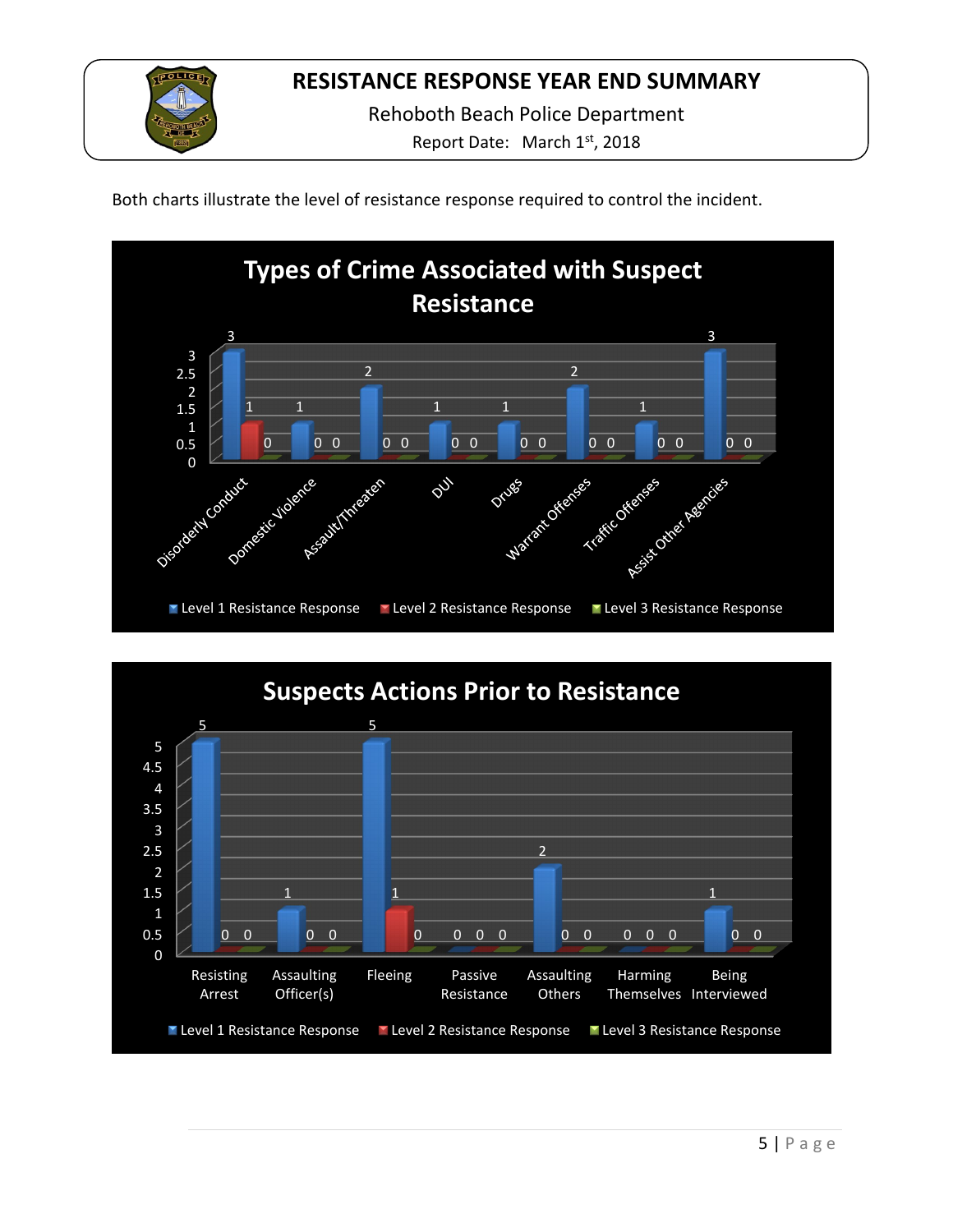

Rehoboth Beach Police Department Report Date: March 1<sup>st</sup>, 2018

### **Resistance Response Logistical Data 2017 Report Year**

The following chart illustrates resistance response occurrence in correlation to the months of the year, days of the week, the patrol shift during which they occurred, and the assignments of the officers involved.



*\* This chart shows that resistance response incidents increase in frequency as complaint volume increases during the summer season, which is expected due to population increase.*



*\* This chart shows that resistance response incidents increase in frequency on weekend days, which is expected due to population increase.*